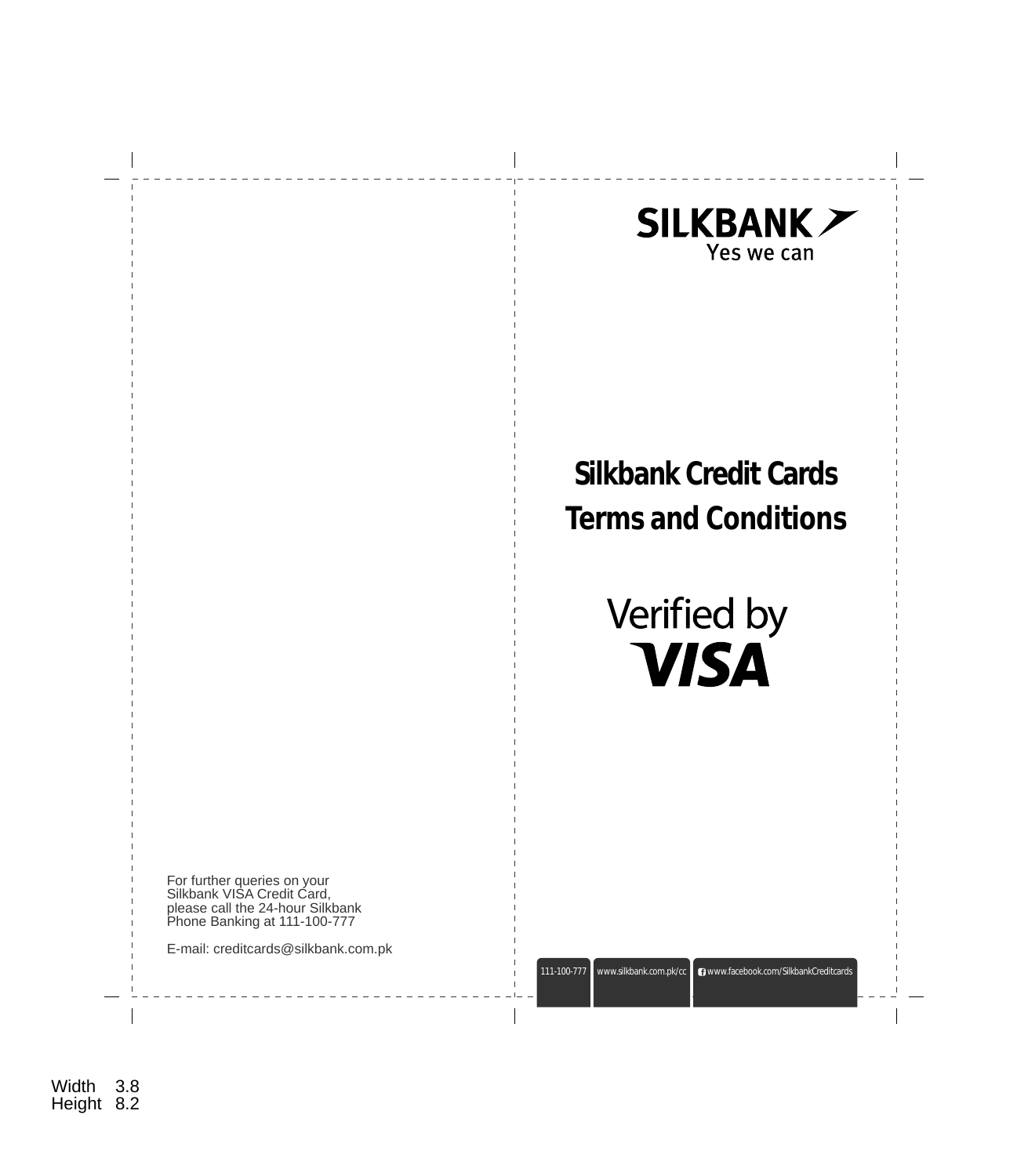## **Verified by Visa®**

Verified by Visa is a service which provides you with additional security when you shop online using your SILKBANK credit card on merchant websites which subscribe to the services of Visa's Verified by Visa. References to "you", "your" in these Verified by Visa terms and conditions mean the "customer".

# **Verified by Visa provided by Silkbank**

SILKBANK Limited provides this service to you, but we may use third party service providers to operate the service or part of it on our behalf. References to "SILKBANK", "Bank", "we" or "us" in these Verified by Visa terms and conditions mean SILKBANK Limited.

All References to "this website" in these Verified by VISA terms and conditions mean the merchant website on which you are conducting the respective online transaction.

### **Internet Access**

In order to use Verified by Visa, you must have the ability to access the internet and must pay any service fees associated with such access. In addition, you must have the equipment necessary to make such a connection to the internet, including a computer and modem or other relevant device.

You must register a valid mobile phone number and email address with us to use Verified by Visa. Please ensure the latest mobile phone number / Email address we have in our files is your most up-to-date number /email address before using Verified by Visa. In case your mobile phone number is not registered with us, we shall not be responsible to provide the service and/or any loss caused to you.

You hereby acknowledge and agree that SMS delivery and Email delivery is beyond the Bank's control, besides, there may be delays/non delivery of the SMS delivery and email delivery, for which the Bank shall by no means be liable / responsible in any manner whatsoever.

### **Use of Verified by Visa**

To prevent unauthorised use of your credit card online, Verified by Visa will introduce a new security step when you make an online payment with certain merchant websites.

Every time you try to make an online payment with a registered merchant, you will be asked for a unique PIN number.

01 02

The first time you use Verified by Visa you will be directed to SILKBANK's Verified by Visa webpage.

We have registered you for the service.

You will be asked each time you make an online payment, to click on a button to request a PIN. A PIN will then be sent by SMS/email as per your preference. The PIN number we send you will be unique for each transaction and valid for 10 minutes.

If your PIN is incorrect the retailer may reject your transaction, for which we shall not be liable in any manner whatsoever.

#### **Terms and conditions of Verified by Visa**

Our product terms and conditions continue to apply in addition to these terms and conditions, which shall be read with and become part and parcel of these terms and conditions.

#### **Discontinuation / suspension Verified by Visa**

We reserve the right to discontinue or suspend Verified by Visa and immediately for any reason. We will not be liable to you if our discontinuation causes you any loss.

We will discontinue or suspend the service for you, if any of the data you provide us is incorrect, not current or incomplete, or we have reasonable ground to suspect it might be or for any other reason. We also reserve the right to discontinue the service for a regulatory or legal reason. However, we are not liable to provide you with the reason for discontinuation or suspension.

# **Data sharing with third parties**

Registering for Verified by Visa involves providing personal information and we will use this data in accordance with the data sharing provisions in our general terms and conditions, whether for corporate or personal banking customers. This may mean your data is shared with third parties and outside the country in which you bank with us. We may also verify your identity or suitability for the service by using data available from third parties such as credit reference agencies.

### **Customer responsibilities**

You undertake to comply with all applicable laws, statutes, ordinances, and regulations in your use of Verified by Visa or this website and your purchase and use of goods and services. This includes complying with any or all laws of Pakistan and countries other than the Pakistan which apply to your use of Verified by Visa.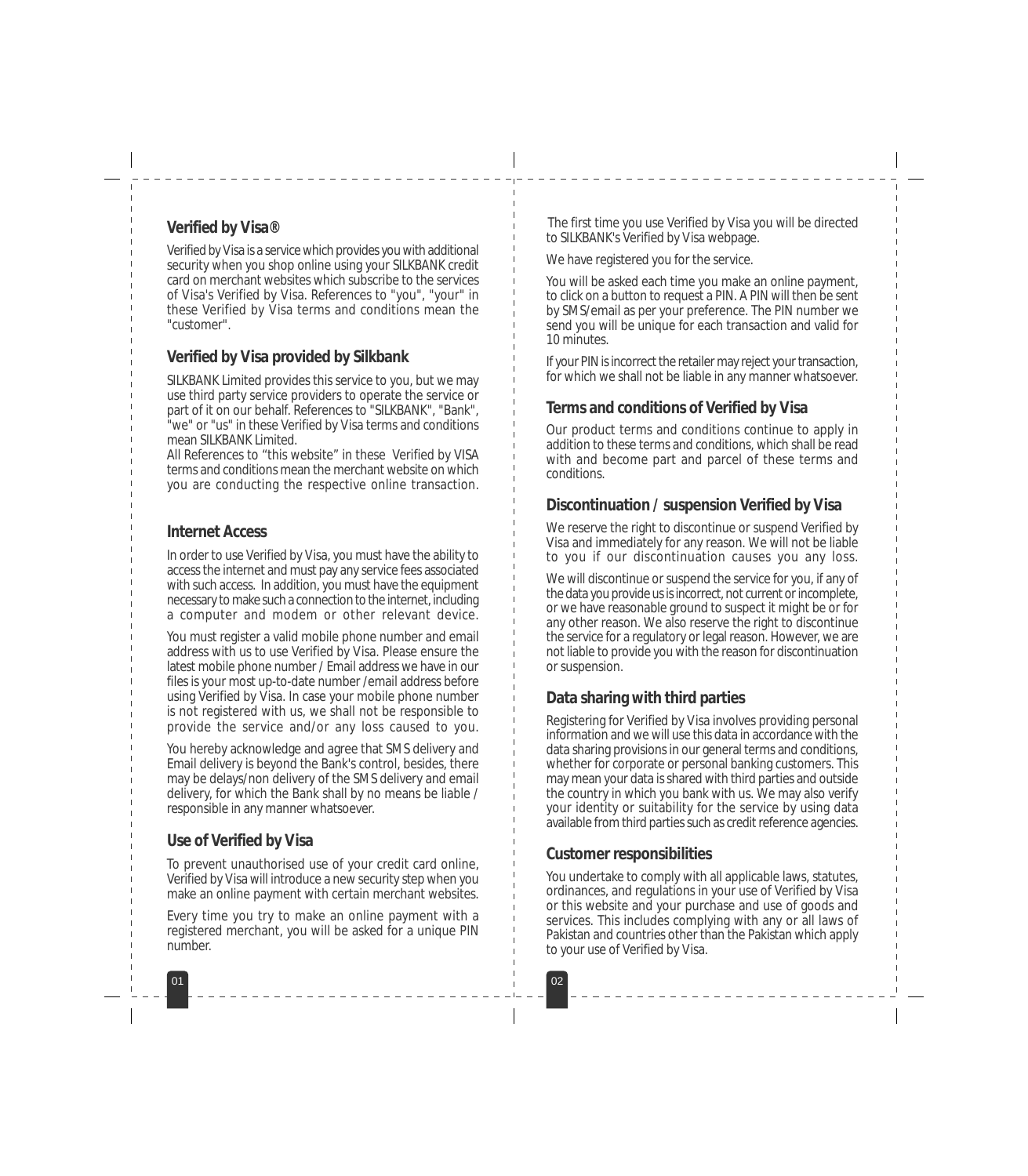You also acknowledge and agree that you have the following responsibilities:

- a) to verify that the information entered on all retailer order forms is accurate;
- b) to verify that the information displayed in the Verified by Visa transaction screen is correct for each purchase;
- c) to make full and timely payments for any purchases made involving Verified by Visa or this website;
- d) to be fully responsible for all transactions or other activities that occur or are undertaken using your credit card and Verified by Visa PIN;
- e) to safeguard the confidentiality of your user name and Verified by Visa PIN for Verified by Visa and/or this website;
- f) to immediately report to SILKBANK if your Verified by Visa PIN for Verified by Visa or this website are stolen or compromised; and
- g) to defend, indemnify, and hold harmless SILKBANK and our service providers from all third party claims.

The service is governed under the schedule of charges for credit card holders along with any other applicable charges.

### **Things not to do**

You hereby covenant and undertake not to:

- a) upload, post, email or otherwise transmit any material that contains software viruses or any other computer code, files or programs designed to interrupt, destroy or limit the functionality of any computer software or hardware or telecommunications equipment used by Verified by Visa;
- b) spam or flood the Verified by Visa website or service;
- c) modify, adapt, sub-license, translate, sell, reverse engineer, decompile or disassemble any portion of the Verified by Visa website or service or the software used in connection with Verified by Visa;
- d) remove any copyright, trademark, or other proprietary rights notices contained in Verified by Visa;
- e) "Frame" or "mirror" any part of the Verified by Visa website or service without the prior written authorization of us;

03 03 04

- f) use any robot, spider, site search/retrieval application, or other manual or automatic device or process to retrieve, index, "data mine", or in any way reproduce or circumvent the navigational structure or presentation of the Verified by Visa website or service or its contents;
- g) otherwise interfere with, or disrupt, Verified by Visa or servers or networks connected to Verified by Visa, or violate these terms and conditions or any requirements, procedures, policies or regulations of Verified by Visa or of any networks connected to Verified by Visa;
- h) intentionally or unintentionally violate any applicable local, state, national or international statute, regulation, regulatory guideline or judicial or administrative interpretation, or any rule or requirement established by SILKBANK or our service providers in connection with your use of Verified by Visa;
- resale Verified by Visa or this website or any part thereof; make a derivative of Verified by Visa or this website or any part thereof; collect or use any information provided by other users without their express written consent, or engage in any form of data mining or data extraction with respect to any data accessible through Verified by Visa or this website;
- j) use Verified by Visa or this website in a manner that would: (i) infringe any third party copyright, patent, trademark, trade secret, or other proprietary rights or rights of publicity or privacy; (ii) be fraudulent or involve the sale of counterfeit or stolen items; (iii) violate any law, statute, ordinance, or regulation (including without limitation those governing export control, consumer protection, unfair competition, anti-discrimination, or false advertising); (iv) be false, misleading, or inaccurate; (v) create liability for SILKBANK or our service providers or cause SILKBANK or our service providers to lose (in whole or in part) the services of our third party providers; (vi) be defamatory, trade libelous, unlawfully threatening, or unlawfully harassing; or (vii) be obscene, pornographic, or contain child pornography;
- k) gain access or attempt to gain access to any information, software or data on SILKBANK 's or our service providers' servers or otherwise within their control which is encrypted, protected by security procedures or devices or (except for your personal information) otherwise not generally made available to the public; or
- use Verified by Visa or this website in a manner which will or might interfere with the full use and enjoyment